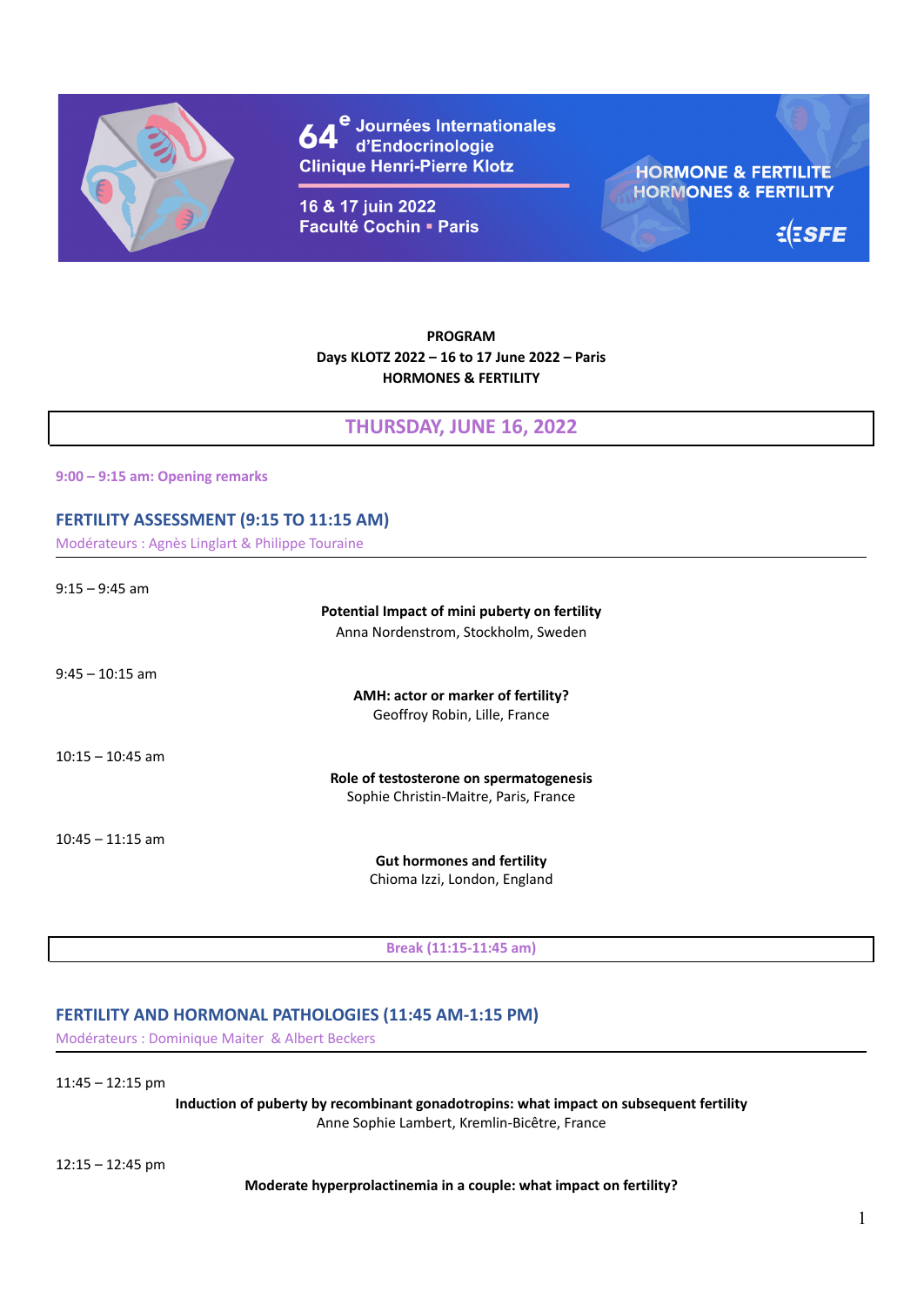

e<br>Universitationales<br>Universitationales **Clinique Henri-Pierre Klotz** 

16 & 17 juin 2022 **Faculté Cochin - Paris** 

**HORMONE & FERTILITE HORMONES & FERTILITY** 

 $\frac{1}{2}$ ESFE

Dominique Maiter, Bruxelles, Belgium

12:45 – 1:15 pm

### **Thyroid pathology and fertility: myth or reality?**

Luca Persani, Milan, Italia

**Lunch (1:15-2:15 pm)**

# **FERTILITY AND OVARIAN PATHOLOGIES (2:15-4:15 PM)**

Modérateurs : Luca Persani & Philippe Chanson

### **What fertility can be expected in a woman with POI?** Nathalie Massin, Créteil, France

 $2:45 - 3:15$  pm

**Turner syndrome, what fertility?** Claus Højbjerg Gravh, Aarhus, Denmark

 $3:15 - 3:45$  pm

**New animal model of polycystic ovary syndrome** Chrystèle Racine, Paris

 $3:45 - 4:15$  pm

**Endocrine disruptors and fertility** Pascale Chavatte-Palmer, Jouy-en-Josas, France

**Break (4:15-4:45 pm)**

**FERTILITY AND TESTICULAR PATHOLOGIES (4:45-6:15 PM)** Modérateurs : Véronique Raverot & Sophie Christin-Maitre

 $4:45 - 5:15$  pm

**Maturation of spermatogenesis** Nathalie Rives, Rouen, France

 $5:15 - 5:45$  pm

**Fertility in men with Klinefelter's syndrome**

Ingrid Plotton, Lyon, France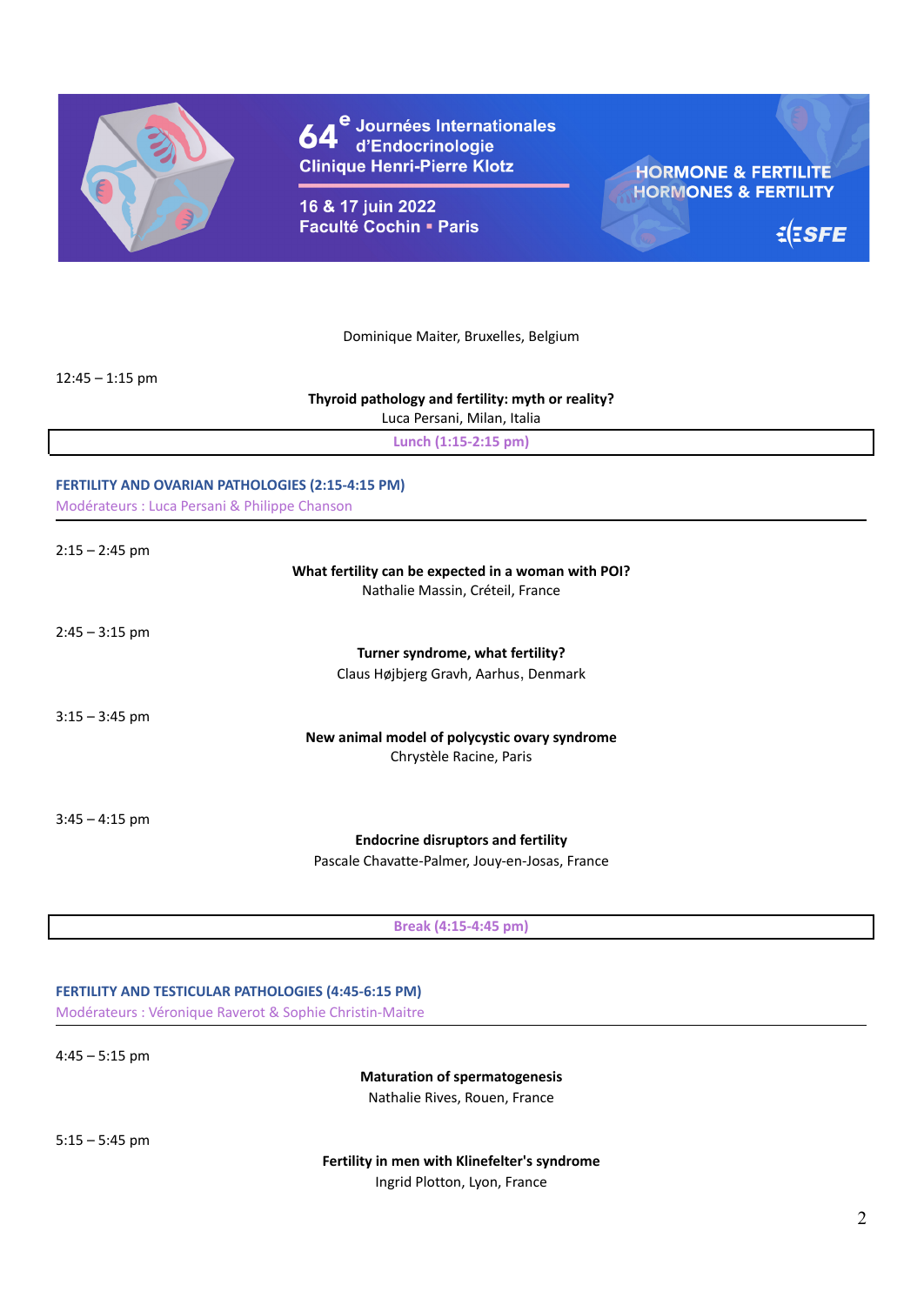

e<br>Universitationales<br>La d'Endocrinologie 64 **Clinique Henri-Pierre Klotz** 

16 & 17 juin 2022 Faculté Cochin - Paris **HORMONE & FERTILITE HORMONES & FERTILITY** 

 $\leq$   $SEE$ 

5:45 – 6:15 pm

**Disorders of sexual differentiation in boys: impact on fertility** Faisal Ahmed, Glasgow, Scotland / Philippe Touraine, Paris, France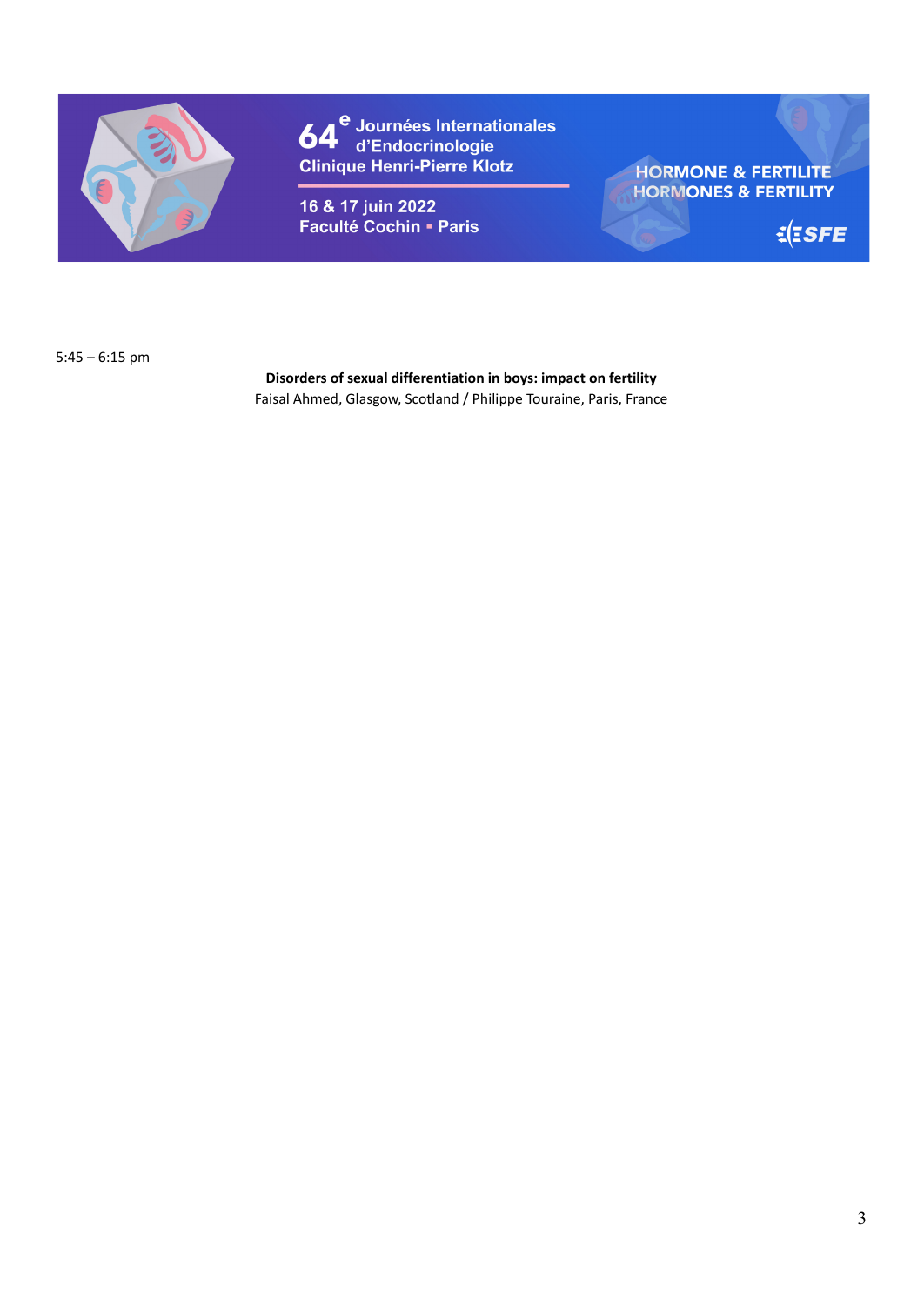

e<br>d'Endocrinologie<br>d'Endocrinologie 64 **Clinique Henri-Pierre Klotz** 

16 & 17 juin 2022 **Faculté Cochin - Paris** 

**HORMONE & FERTILITE HORMONES & FERTILITY** 

 $\frac{1}{2}$ ESFE

# **FRIDAY, JUNE 17, 2022**

### **FERTILITY AND ADRENAL PATHOLOGIES 9:00-10:30 AM**

Modérateurs : Yves Reznik & Olivier Chabre

9:00 – 9:30 am

**Classical and non-classical CAH: what is the difference in subsequent fertility?** Anne Bachelot, Paris, France

9:30 – 10:00 am

**How to manage puberty and prevent fertility disorders in men with CAH?** Hedi Claahsen-Van Der Grinten, Nijmegen, Netherlands

10:00 – 10:30 am

**Impact of Cushing's Syndrome on fertility** Thierry Brue, Marseille, France

**Break (10:30-11:00 am)**

## **FERTILITY AND METABOLIC PATHOLOGIES 11:00 AM -1:00 PM**

Modérateurs : Bernard Corvilain - Marie-Christine Vantyghem

| $11:00 - 11:30$ am |                                          |
|--------------------|------------------------------------------|
|                    | Anorexia, fertility and MAP              |
|                    | Isabelle Nicolas, Paris, France          |
| $11:30 - 12:00$ pm |                                          |
|                    | Impact of By-Pass on human fertility     |
|                    | Sébastien Czernichow, Paris, France      |
| $12:00 - 12:30$ pm |                                          |
|                    | Role of insulin resistance on fertility  |
|                    | Corinne Vigouroux, Paris, France         |
| $12:30 - 1:00$ pm  |                                          |
|                    | Noonan syndrome and subsequent fertility |
|                    | Thomas Edouard, Toulouse, France         |